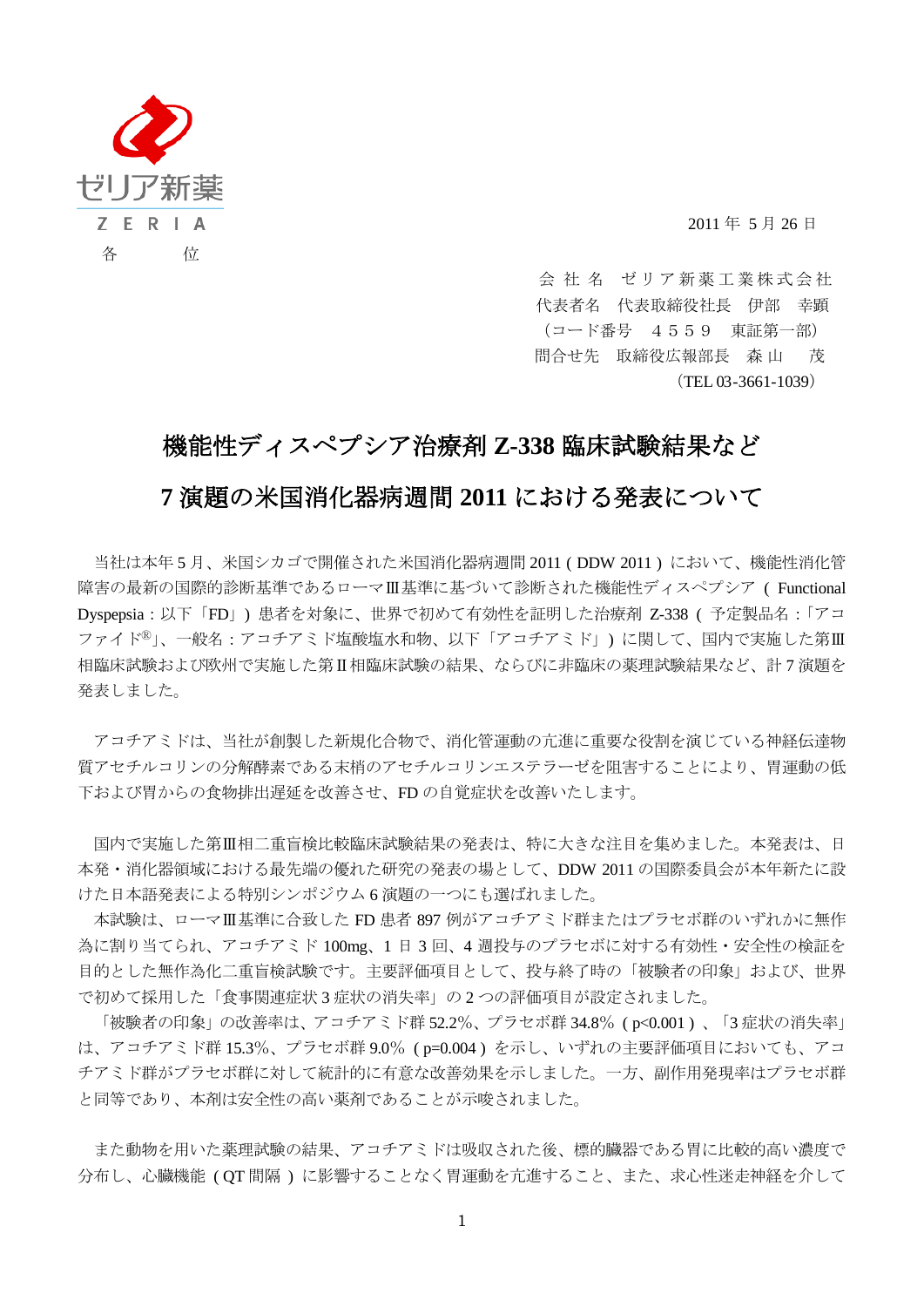ストレスによる胃排出の低下を改善することが示され、既存の消化管運動改善薬とは異なる特性を有するこ とが明らかとなりました。

当社は、ローマⅢ基準に基づき診断された FD 患者を対象とした世界初の FD 治療剤をめざし、日米欧三 極でアコチアミドの開発を進めてまいりました。国内においては、アステラス製薬株式会社と共同で第Ⅲ相 臨床試験を実施し、その試験結果を申請資料の主要データとして 2010 年 9 月に医薬品製造販売承認申請を行 いました。アコチアミドは、世界に先駆けて日本で発売されることが期待されます。欧州と北米での開発に 関しましては、当社は今後、パートナーを選定し展開する予定です。

最近の調査では、国内の成人の四分の一に FD の症状が見られ、発現頻度の高い疾患であると報告されて います。ローマⅢ基準に基づく FD 患者を対象に有効性を証明し承認された医薬品はこれまでなく、アコチ アミドは FD に苦しむ患者の自覚症状改善及び QOL 向上に貢献するものと期待しております。

当社は、従来より医療用医薬品では開発から販売まで抗潰瘍剤を主力とした消化器領域を最重点分野とし、 潰瘍性大腸炎治療剤「アサコール<sup>®</sup>錠 400mg」、H<sub>2</sub>受容体拮抗剤「アシノン<sup>®</sup>錠 75mg/150mg」、亜鉛含有胃 潰瘍治療剤「プロマック<sup>®</sup>顆粒 15%/D 錠 75」、胃炎・潰瘍治療剤「マーズレン®-S 配合顆粒/配合錠 0.5ES /1.0ES」、大腸内視鏡前腸管洗浄剤「ビジクリア®配合錠」、便秘治療剤「新レシカルボン®坐剤」などを販 売しております。今回 DDW 2011 で発表しましたアコチアミドを患者様にお届けすることで、消化器領域疾 患の治療にさらに貢献できるものと考えております。

また、同領域ではアコチアミドの他に、「Z-206 (アサコール<sup>®</sup>)」の国内でのクローン病効能追加及び中 国での潰瘍性大腸炎を適応症とした開発や、「Z-103 (プロマック®)」の味覚障害効能追加、膵臓癌治療剤 「Z-360」、肝細胞癌治療剤「Z-208」の開発を行っております。

以 上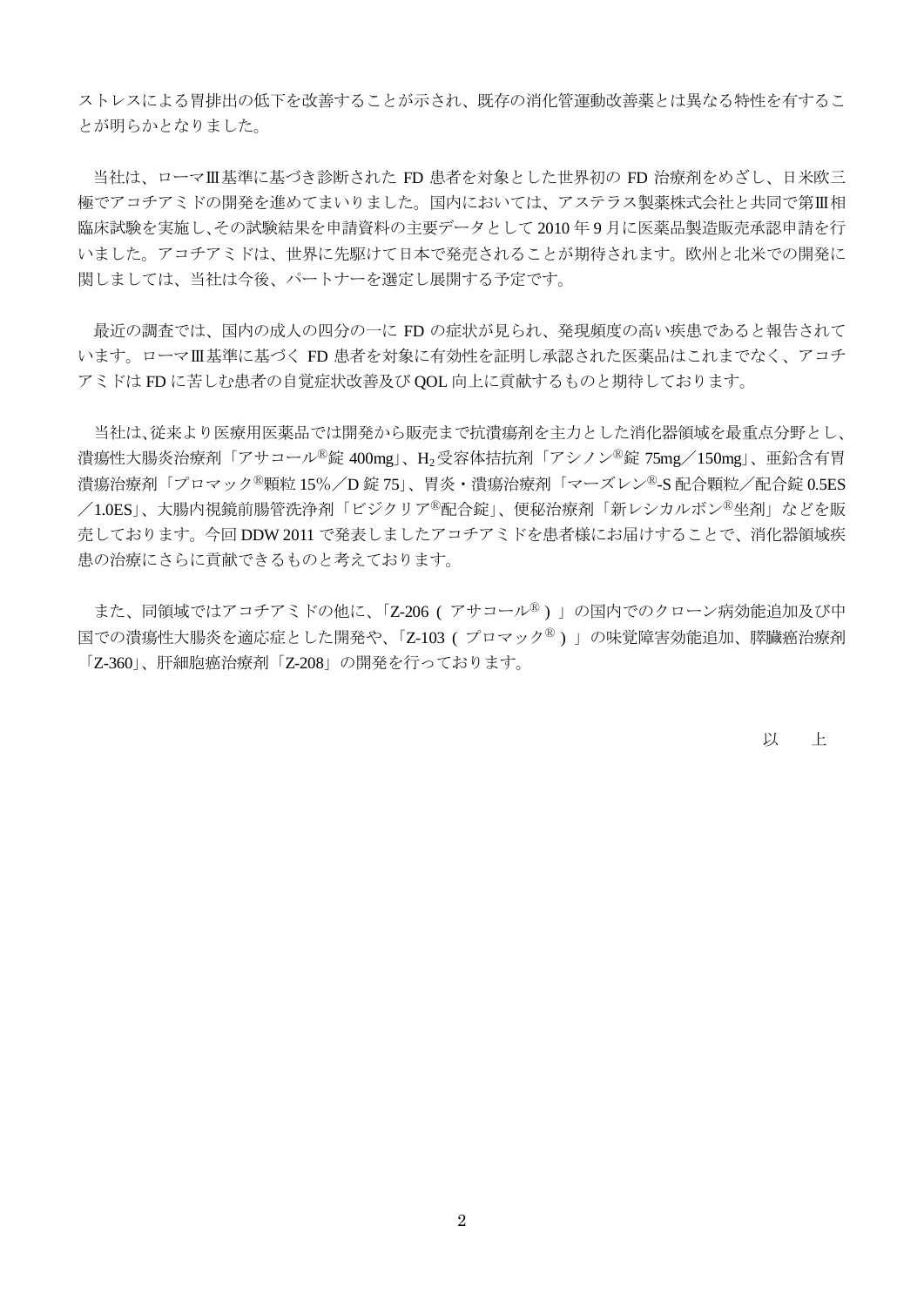## **PRESS RELEASE**

May 26, 2011

Zeria Pharmaceutical Co., Ltd. 10-11 Nihonbashi-Kobunacho, Chuo-ku, Tokyo 103-8351

## **Z-338 (acotiamide) the subject of seven presentations at Digestive Disease Week 2011 in the US**

Zeria Pharmaceutical Co., Ltd. (Headquarters: Chuo-ku, Tokyo; President and CEO: Sachiaki Ibe; "Zeria") announced today that seven presentations focusing on the use of Z-338 (predetermined product name: "Acofide<sup>®</sup>", non-proprietary name: acotiamide hydrochloride hydrate; "acotiamide") were held at Digestive Disease Week 2011 (DDW 2011) in Chicago, USA in early May. Z-338 is the first drug to demonstrate efficacy in patients with functional dyspepsia (FD) as diagnosed by Rome III, the latest version of the international classification and diagnostic criteria for functional gastrointestinal disorders. The presentations comprised of the results from Phase III clinical trials in Japan, a Phase II clinical trial in Europe, and from non-clinical pharmacological studies.

Acotiamide is a new chemical entity discovered and developed by Zeria that inhibits peripheral acetylcholinesterase activities. Acetylcholine is an important neurotransmitter involved in the regulation of gastrointestinal motility,. Through the inhibition of acetylcholine degradation, acotiamide produces improvement of impaired gastric motility and delayed gastric emptying, and consequently the symptoms of FD.

An oral presentation of the results from a double-blind, placebo-controlled Phase III clinical trial in Japan was selected and recommended by the international committee of American Gastroenterological Association as one of six cutting-edge gastrointestinal studies from Japan.

The Japanese Phase III clinical trial was a multicenter, randomized, double-blind, parallel-group, placebo-controlled study to evaluate the efficacy and safety of acotiamide 100mg three times a day for 4 weeks. A total of 897 FD patients who met the Rome III criteria were randomized and allocated to acotiamide or placebo. Co-primary endpoints in the study were patients' "general impression" at the final drug treatment and the "elimination rate of 3 meal-related symptoms."

Improvement rates of "general impression" were 52.2% in acotiamide group and 34.8% in placebo group (p<0.001), and the "elimination rate of 3 meal-related symptoms" were 15.3 % in the acotiamide group and 9.0 % in the placebo group (p=0.004). Thus, for both primary endpoints acotiamide produced statistically significant improvement compared to placebo. In contrast, the incidence rate of adverse drug reactions for the acotiamide group was comparable to that of placebo.

Presentations of pharmacological studies in animals, differentiated the unique properties of acotiamide from that of existing gastroprokinetic drugs. Acotiamide distributed primarily in the stomach at a relatively high concentration and facilitated gastric motility without any adverse effects on cardiac function (QT interval). It was also shown that acotiamide alleviated stress-induced delayed gastric emptying through the afferent vagal nerve.